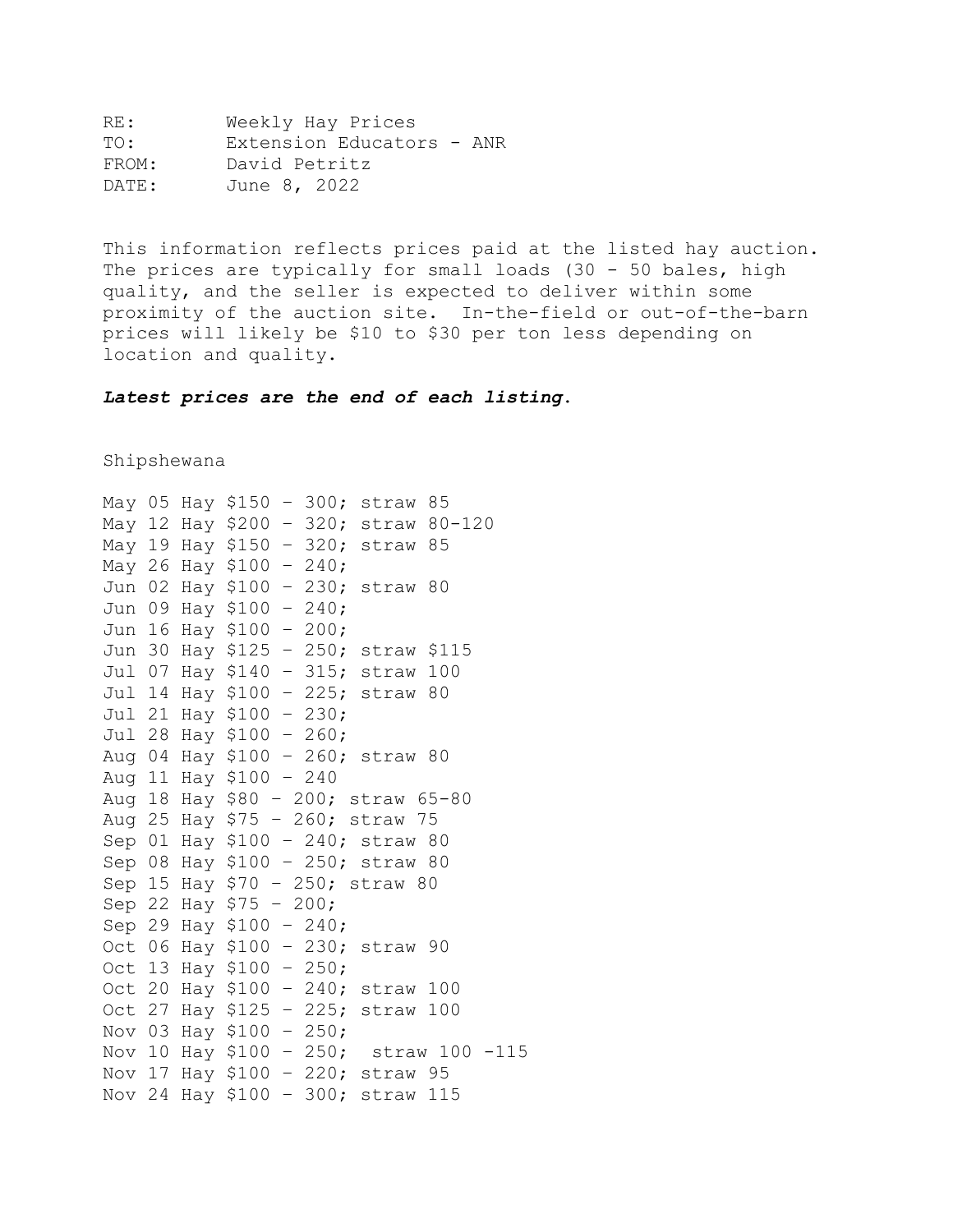```
Dec 08 Hay $100 – 240; straw 140 
Dec 15 Hay $100 – 250; straw 100-120 
Dec 22 Hay $100 – 250; straw $100-130 
Dec 29 Hay $100 – 240; straw 100-175 
Jan 05 Hay $80 – 240; straw 100-130
Jan 12 Hay $75 – 210; straw 90-120
Jan 19 Hay $70 – 200; straw 90-130
Jan 26 Hay $100 – 200; straw 100-160
Feb 02 Hay $75 – 200; straw 140
Feb 09 Hay $80 – 220; straw 100-130
Feb 16 Hay $80 - 250; straw 100-120
Feb 23 Hay $75 – 250; straw 100-120
Mar 02 Hay $80 – 250; straw 80-100
Mar 09 Hay $60 – 240; straw $100-160
Mar 16 Hay $100 – 260; straw $100-120
Mar 23 Hay $80 – 200; straw $110-150
Mar 30 Hay $75 – 285; straw 100-110
Apr 06 Hay $75 – 250; straw 100 
Apr 13 Hay $80 – 240; straw 100
Apr 20 Hay $100 – 250; straw 100
Apr 27 Hay $100 – 200
May 04 Hay $100 – 250; 
May 11 Hay $100 – 240; 
May 18 Hay $100 – 240;
May 25 Hay $100 – 240;
Wakarusa
May 07 Hay $170 – 250; straw 60-115 
May 14 Hay $210 – 340; straw 120-130 
May 21 Hay $190 – 280; 
May 28 Hay $140 – 270; straw 120
Jun 04 Hay $110 – 265; straw 75-95 
Jun 11 Hay $145 – 230; 
Jun 18 Hay $125 – 200; 
Jul 09 Hay $50 – 230; straw 70-135 
Jul 23 Hay $80 – 170; straw 85
Jul 30 Hay $50 – 130; straw 75
Aug 06 Hay $125 – 225; 
Aug 13 Hay $40 – 200; straw 45 
Aug 20 Hay $80 – 180; straw 75-100
Aug 27 Hay $125 – 230;
Sep 10 Hay $30 – 160
Sep 17 Hay $90 – 170; straw 70
Sep 24 Hay $80 – 180; straw 80
Oct 01 Hay $110 – 190; 
Oct 08 Hay $135 – 210;
```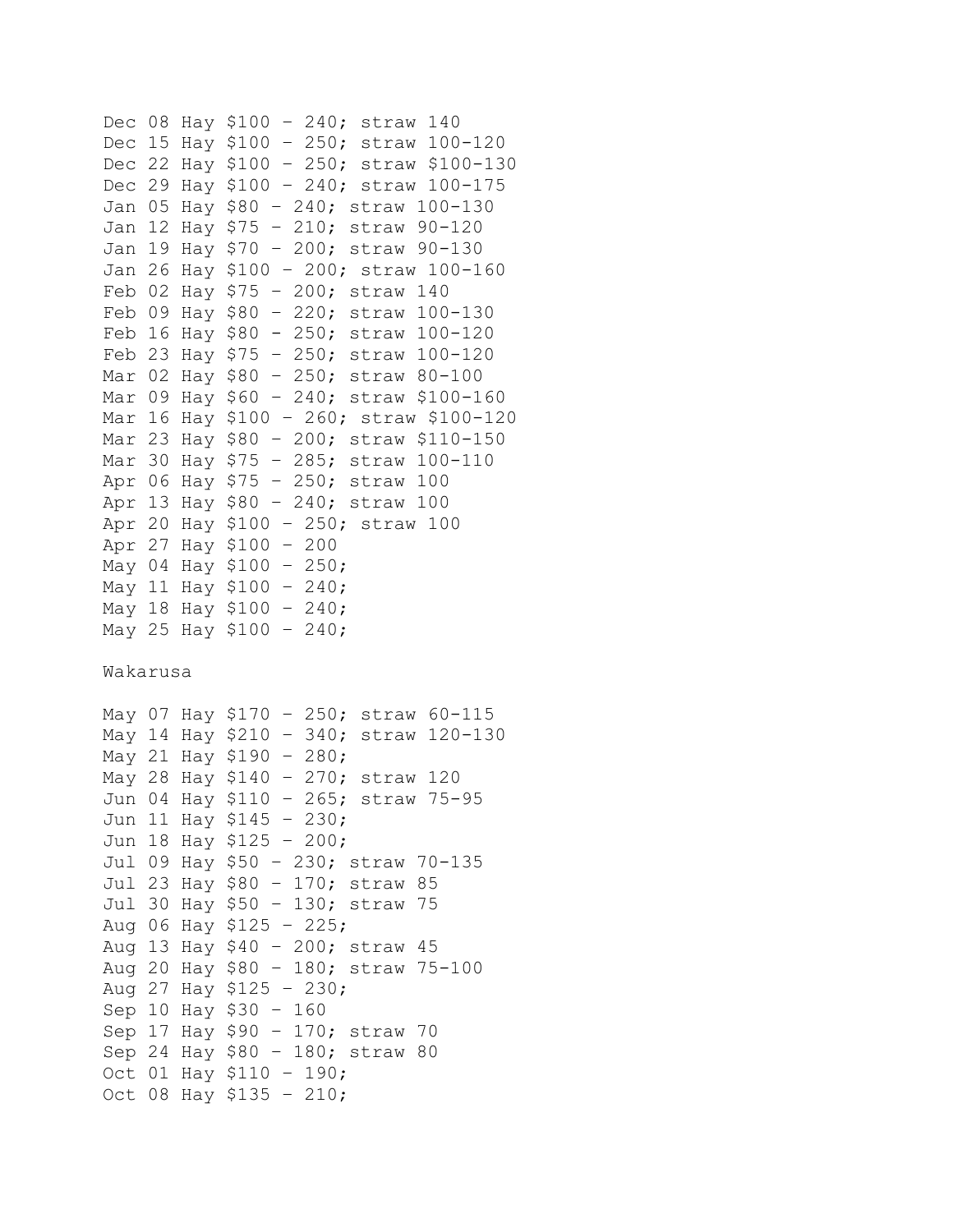```
Oct 15 Hay $130 – 180; 
Oct 22 Hay $160 – 270; straw 100-130
Oct 29 Hay $45 – 275; straw 125 
Nov 05 Hay $110 – 260; straw 70 -80 
Nov 12 Hay $100 – 245; straw 80-105 
Nov 19 Hay $125 – 220; straw 75- 130
Nov 26 Hay $70 – 200; straw 100-120
Dec 10 Hay $120 – 190; straw 40-120 
Dec 17 Hay $60 – 180; straw 75-120 
Dec 24 Hay $100 – 280; straw $75-140 
Dec 31 Hay $100 – 305; straw $65-100 
Jan 07 Hay $40 – 270; straw 70-140
Jan 14 Hay $115 – 240; straw 70-125
Jan 21 Hay $70 – 195; straw 105-130
Jan 28 Hay $45 – 230; straw 115-135
Feb 04 Hay $75 – 190; straw 90-120
Feb 11 Hay $100 – 195; straw 80-105
Feb 18 Hay $75 - 230; straw 125-130
Feb 25 Hay $90 – 250; straw 70-120
Mar 04 Hay $70 – 240; straw 75-115
Mar 11 Hay $65 – 200; straw $45-110
Mar 18 Hay $70 – 195; straw $60-110
Mar 25 Hay $120 – 200; straw 30-95
Apr 01 Hay $80 – 220; straw 120 
Apr 08 Hay $80 – 260; straw 35-105
Apr 22 Hay $70 – 330;
Apr 29 Hay $30 – 240
May 06 Hay $130 – 210; 
May 13 Hay $35 – 220; 
May 20 Hay $25 – 325; 
May 27 Hay $55 – 250;
County Line
Apr 17 Hay $150 – 310
Jun 05 Hay $200 – 230 
Jul 03 Hay $130 – 150 
Jul 17 Hay $120 – 190; 
Aug 07 Hay $140 – 200
Sep 04 Hay $170 – 200
Nov 06 Hay $250 – 320
Nov 13 Hay $145 – 210; straw 50
Dec 04 Hay $50 – 170
Jan 01 Hay $180 - 200
Jan 15 Hay $150 – 190; straw $130
Feb 15 Hay $65 – 140
Feb 26 Hay $95 – 180
```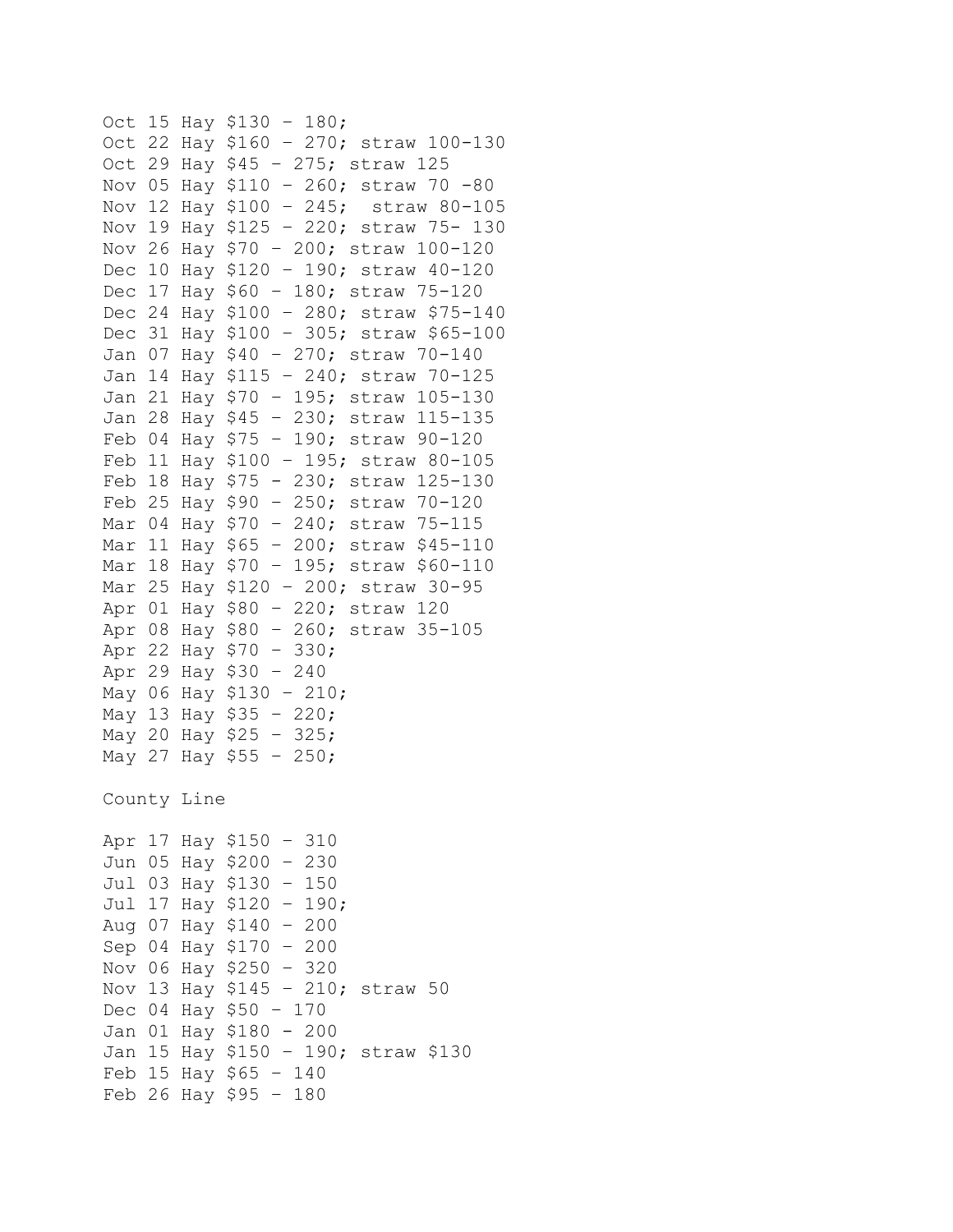Mar 02 Hay \$120 – 350; straw 120

Middlebury

```
May 01 Hay $210 – 365; straw 120
May 08 Hay $160 – 340; straw 100 
May 15 Hay $70 – 290 
May 22 Hay $55 – 310; 
May 29 Hay $165 – 360; 
Jun 05 Hay $80 – 310 
Jun 12 Hay $30 – 250; 
Jun 19 Hay $115 – 320; 
Jul 03 Hay $110 – 370; 
Jul 10 Hay $140 – 300 
Jul 17 Hay $160 – 330; straw 75 
Jul 24 Hay $65 – 340; straw 80
Jul 31 Hay $75 – 330; straw 45
Aug 07 Hay $100 – 270; straw 40
Aug 14 Hay $120 – 320; 
Aug 21 Hay $110 – 250; straw 50 
Aug 28 Hay $100 – 290; straw 85
Sep 04 Hay $60 – 310
Sep 11 Hay $130 – 250
Sep 18 Hay $100 – 250; 
Sep 25 Hay $100 – 350; 
Oct 02 Hay $160 – 300; 
Oct 09 Hay $15 – 290;
Oct 16 Hay $140 – 255; 
Oct 23 Hay $110 – 270; 
Oct 30 Hay $130 – 365; 
Nov 06 Hay $150 – 330; 
Nov 13 Hay $135 – 445; 
Nov 20 Hay $75 – 350; 
Nov 27 Hay $95 – 320; straw 100 
Dec 04 Hay $75 – 320; straw 100-170 
Dec 11 Hay $70 – 360; 
Dec 18 Hay $100 – 270; straw $100 
Jan 01 Hay $100 – 270; straw 75 
Jan 08 Hay $75 – 340; straw 75
Jan 15 Hay $25 – 260; straw 100-150
Jan 22 Hay $75 – 300; straw 110
Jan 29 Hay $75 – 240; straw 120-175
Feb 05 Hay $65 – 130; straw 90
Feb 12 Hay $70 – 300; 
Feb 19 Hay $50 - 320;
Feb 26 Hay $50 - 290;
```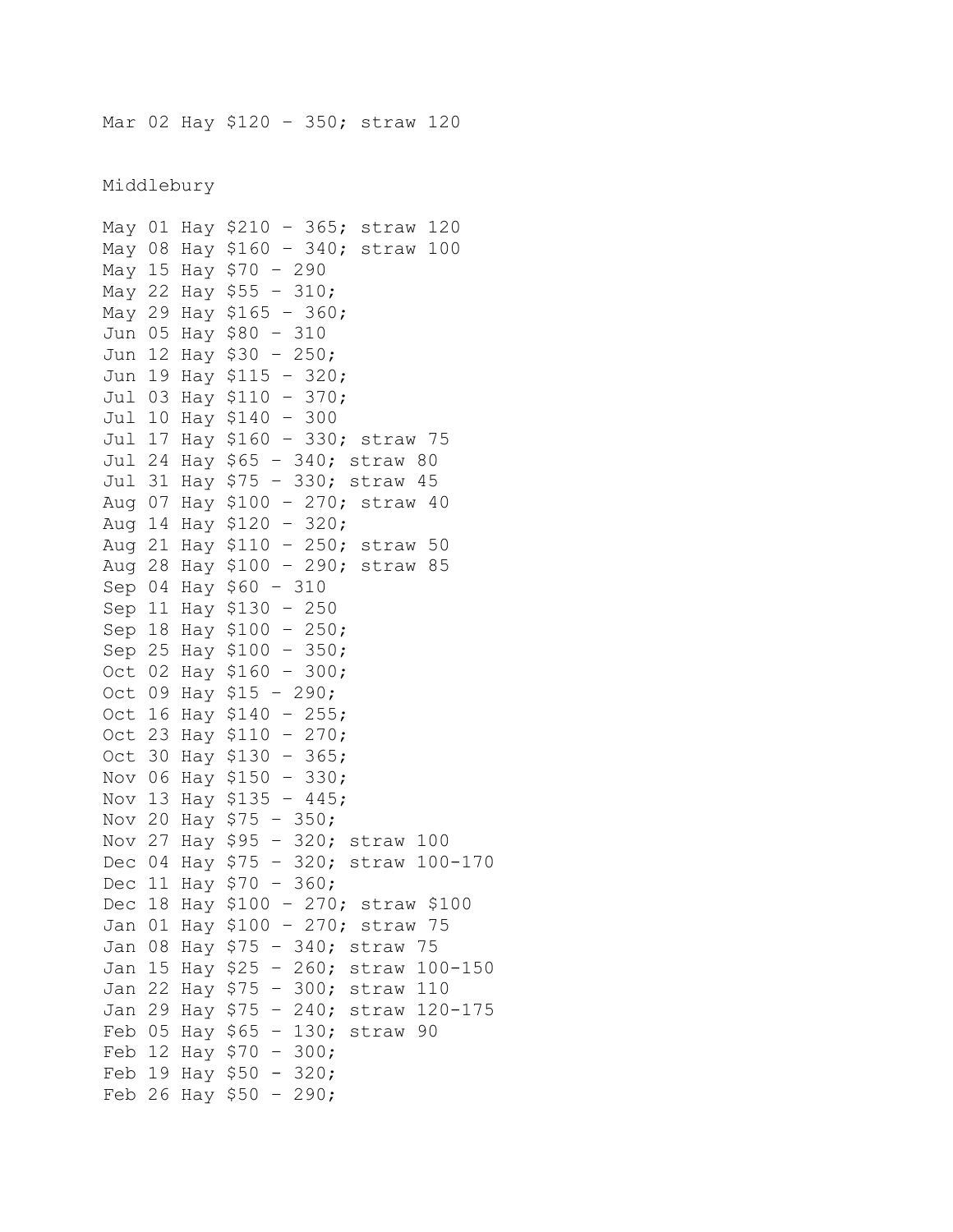Mar 05 Hay \$45 – 310; Mar 12 Hay \$50 – 290; Mar 19 Hay \$25 – 250; Mar 26 Hay \$25 – 270; Apr 02 Hay \$75 – 290; Apr 09 Hay \$75 – 280; straw 85 Apr 16 Hay \$100 – 310; Apr 23 Hay \$50 – 300; straw 50 Apr 30 Hay \$60 – 265; May 07 Hay \$75 – 340; May 14 Hay \$110 – 300 May 21 Hay \$80 – 315; May 28 Hay \$75 – 285; Clearspring Hay Auction (LaGrange) May 01 Hay avg. \$207, high \$340; May 08 Hay avg. \$278.33, high \$330 May 15 Hay avg. \$282, high \$320 May 22 Hay avg. \$246, high \$300 May 29 Hay avg. \$204, high \$270 Jun 05 Hay high \$260; Jun 12 Hay avg. \$217, high \$310; Jun 19 Hay avg. \$200, high \$250 Jul 03 Hay avg. \$190, high \$190 Jul 10 Hay avg. \$222.50, high \$255 Jul 17 Hay avg. \$200, high \$240 Jul 24 Hay avg. \$202, high \$290 Jul 31 Hay avg. \$156, high \$250 Aug 07 Hay avg. \$213, high \$230 Aug 14 Hay avg. \$172, high \$250 Aug 21 Hay avg. \$160, high \$210; Aug 28 Hay avg. \$155, high \$220 Sep 04 Hay avg. \$230, high \$250 Sep 11 Hay avg. \$130, high \$250 Sep 18 Hay avg. \$137, high \$190 Sep 25 Hay avg. \$193, high \$240; Oct 02 Hay avg. \$204, high \$265; Oct 09 Hay avg. \$166, high \$260; straw 80, 110 Oct 16 Hay avg. \$153, high \$260; straw 85, 100 Oct 23 Hay avg. \$181, high \$230 Oct 30 Hay avg. \$203, high \$250; Nov 06 Hay avg. \$154, high \$205 Nov 13 Hay avg. \$133, high \$230; Nov 20 Hay avg. \$184, high \$300; Nov 27 Hay avg. \$178, high \$290; straw 115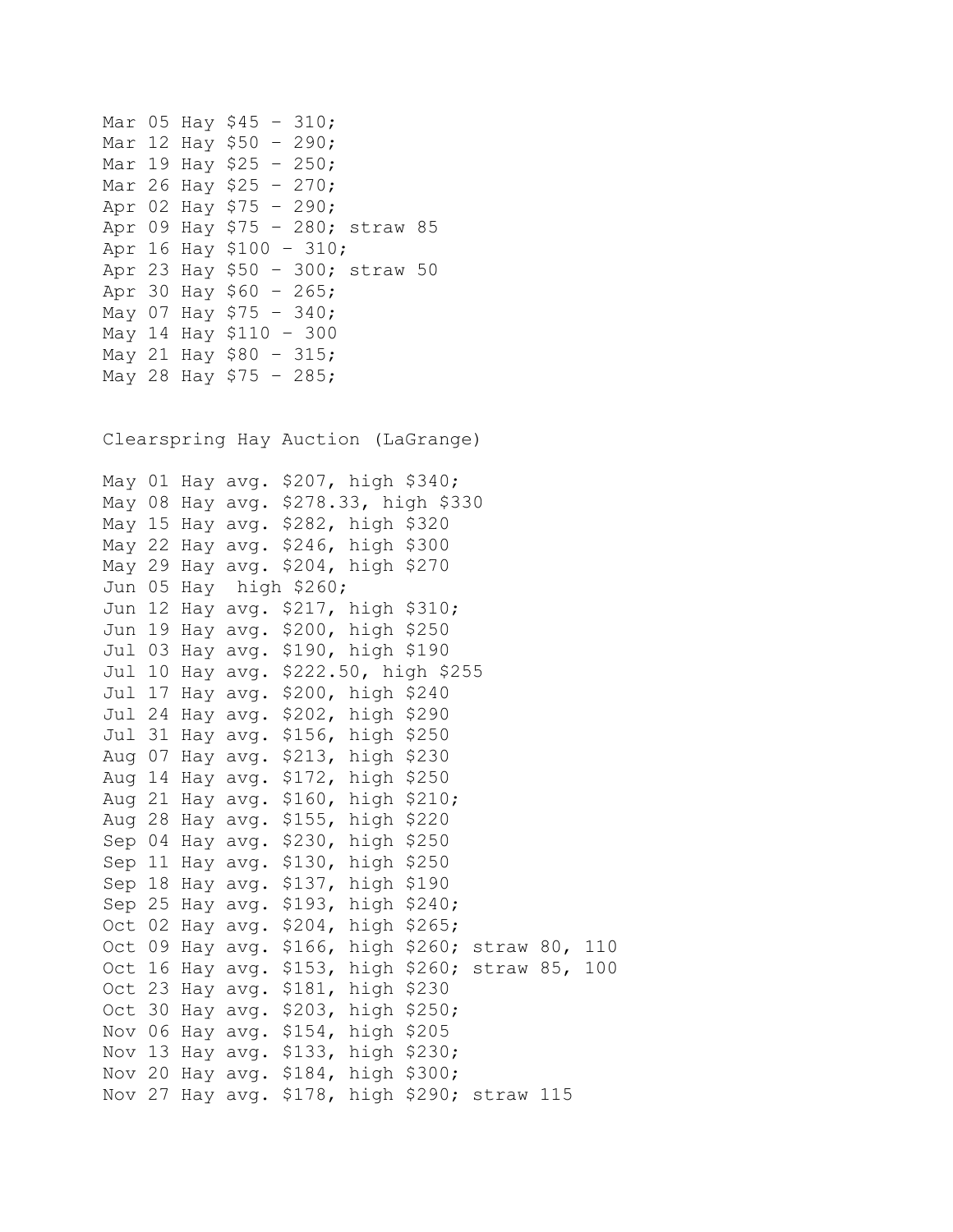Dec 04 Hay avg. \$164.58, high \$280; Dec 11 Hay avg. \$149, high \$250; straw 80, 85 Dec 18 Hay avg. \$167, high \$220; Jan 01 Hay avg. \$123, high \$220; Jan 08 Hay avg. \$189, high \$280; straw 150 Jan 15 Hay avg. \$147, high \$240; straw 108, 135 Jan 22 Hay avg. \$145, high \$250; straw 91, 110 Jan 29 Hay avg. \$139, high \$200; straw 110 Feb 05 Hay avg. \$184, high \$220; straw avg. 110 Feb 12 Hay avg. \$165, high \$250; Feb 19 Hay avg. \$160, high \$250; straw 120 Feb 26 Hay avg. \$142, high \$240; straw 160 Mar 05 Hay avg. \$141, high \$255; Mar 12 Hay avg. \$156, high \$310; Mar 19 Hay avg. \$165, high \$230; Mar 26 Hay avg. \$131, high \$210; Apr 02 Hay avg. \$179, high \$280 Apr 09 Hay avg. \$165, high \$230; straw 98, 100 Apr 16 Hay avg. \$182, high \$290; straw 100 Apr 23 Hay avg. \$190, high \$280; straw 115 Apr 30 Hay avg. \$144, high \$260; May 07 Hay avg. \$184, high \$290 May 14 Hay avg. \$150.42, high \$210 May 21 Hay avg. \$168, high \$220 May 28 Hay avg. \$173, high \$230 Topeka May 04 Hay \$190 - 330 May 11 Hay \$140 - 320; May 18 Hay \$310 May 25 Hay \$110 - \$205 Jun 01 Hay \$130 - \$165 Jun 08 Hay \$90 - \$170 Jun 15 Hay \$100 - \$170 Jun 29 Hay \$35 - \$200 Jul 06 Hay \$35 - \$240; straw 90 Jul 13 Hay \$100 - \$250; Jul 20 Hay \$90 - \$230; Jul 27 Hay \$55 - \$230; Aug 03 Hay \$75 – 260; straw 50 - 85 Aug 10 Hay \$195 – 235; straw 75 Aug 17 Hay \$20 – 200; Aug 24 Hay \$70 – 200; Aug 31 Hay \$140 – 215; straw 80 Sep 07 Hay \$50 – 205; Sep 14 Hay \$65 – 190; straw 65 - 70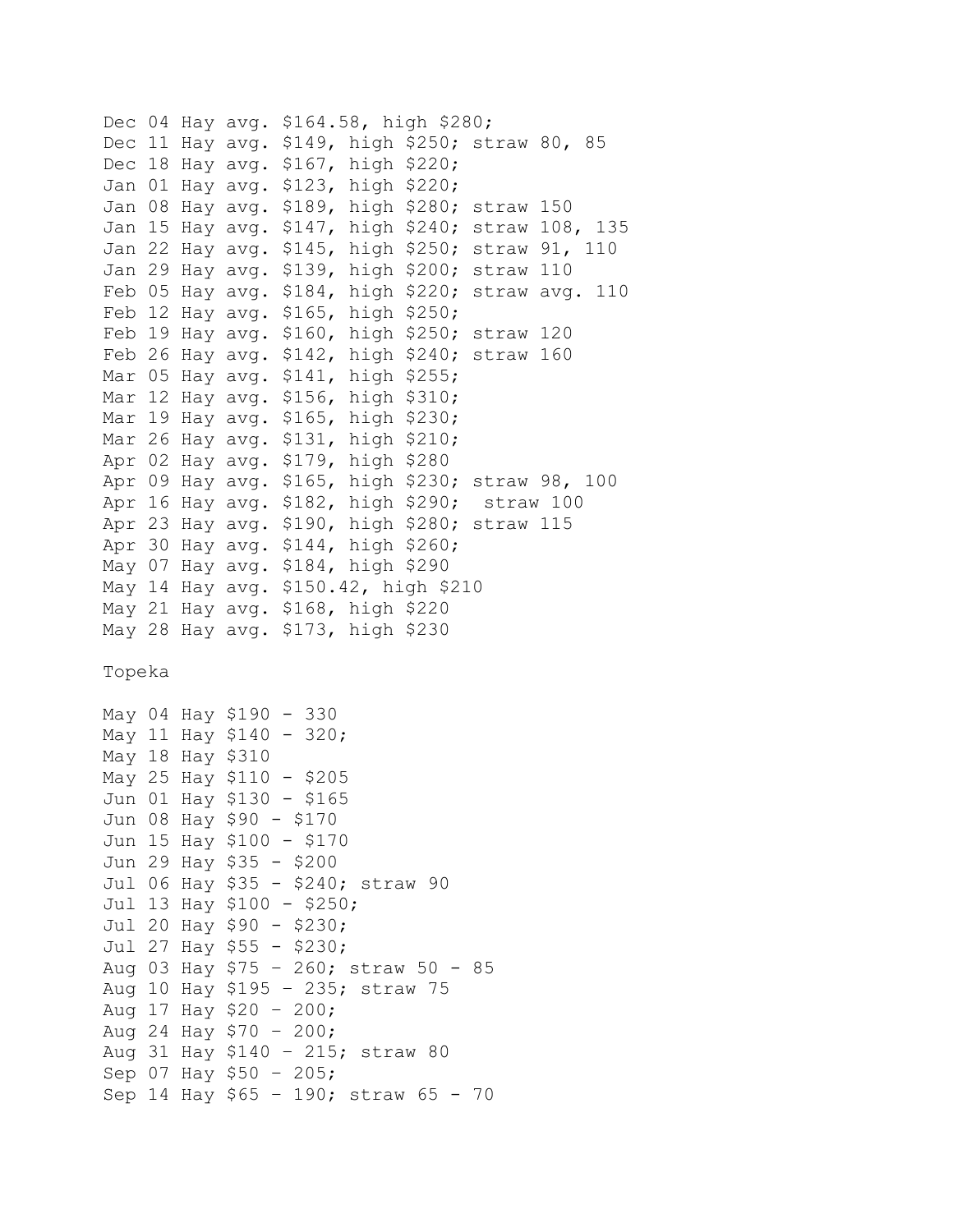|        |    | Sep 21 Hay \$50 -<br>210;                  |
|--------|----|--------------------------------------------|
|        |    | Sep 28 Hay \$95 -<br>230;                  |
|        |    | Oct 05 Hay \$85 - 240                      |
|        |    | Oct 12 Hay \$100 - 290; straw 75           |
|        |    | Oct 19 Hay \$50 - 210; straw 70 -<br>100   |
|        |    | Nov 02 Hay \$50 -<br>280                   |
| Nov 09 |    | Hay \$85 –<br>220                          |
| Nov 16 |    | Нау \$90 –<br>280;                         |
|        |    | Nov 23 Hay \$90 - 240;                     |
|        |    | Nov 30 Hay \$85 - 260;                     |
|        |    | Dec 07 Hay \$70 - \$250; straw 80-90       |
|        |    | Dec 14 Hay \$70 - \$215; straw 70-85       |
|        |    | Dec 28 Hay \$75 - 275; straw 105-110       |
|        |    | Jan 04 Hay 75 - 230; straw 110-135         |
| Jan    |    | 11 Hay \$35 - 235; straw 95 - 120          |
| Jan    | 18 | Hay \$55 - 235; straw 100                  |
|        |    | Jan 25 Hay \$60 - 245; straw 65-120        |
|        |    | Feb 01 Hay \$50 - 255; straw 55-125        |
|        |    | Feb 08 Hay \$70 - 235; straw 100 - 135     |
|        |    | Feb 15 Hay \$55 - 275; straw 90-105        |
|        |    | Feb 22 Hay $$45 - 255$ ;                   |
|        |    | Mar 01 Hay \$50 - 300; straw 100-115       |
| Mar 08 |    | Нау \$50 –<br>260; straw 105               |
|        |    | Mar 22 Hay \$35 - 250; straw 100           |
|        |    | Mar 29 Hay \$45 - 240; straw 120           |
|        |    | Apr 05 Hay \$95 - 295; straw 105 - 120     |
|        |    | Apr 12 Hay \$40 -<br>285;                  |
|        |    | Apr 19 Hay \$85 - 300;                     |
| Apr 26 |    | Hay $$80 - 300;$                           |
| May 03 |    | Hay \$75 –<br>190                          |
|        |    | May 10 Hay \$70 - 265;                     |
|        |    | May 17 Hay \$125 - 230; straw 95           |
|        |    | May 24 Hay \$125 - 235; straw 95           |
|        |    | Miller Feeds Hay Auction - Goshen          |
|        |    | May 03 Hay avg. \$295, top \$340           |
|        |    | May 10 Hay avg. \$325, top \$385           |
|        |    | May 17 Hay avg. \$309, top \$340           |
|        |    | May 24 Hay avg. \$200, top \$280           |
|        |    | Sep 13 Hay ave. \$212.50, top 280          |
|        |    | Sep 20 Hay ave. \$221, top \$290           |
|        |    | Sep 27 Hay ave. \$182, top \$250; straw 50 |
|        |    | Oct 04 Hay avg. \$230, top \$285           |
|        |    | Oct 11 Hay avg. \$190, top \$230           |
| Oct 18 |    | Hay avg. \$244, top \$280                  |
|        |    |                                            |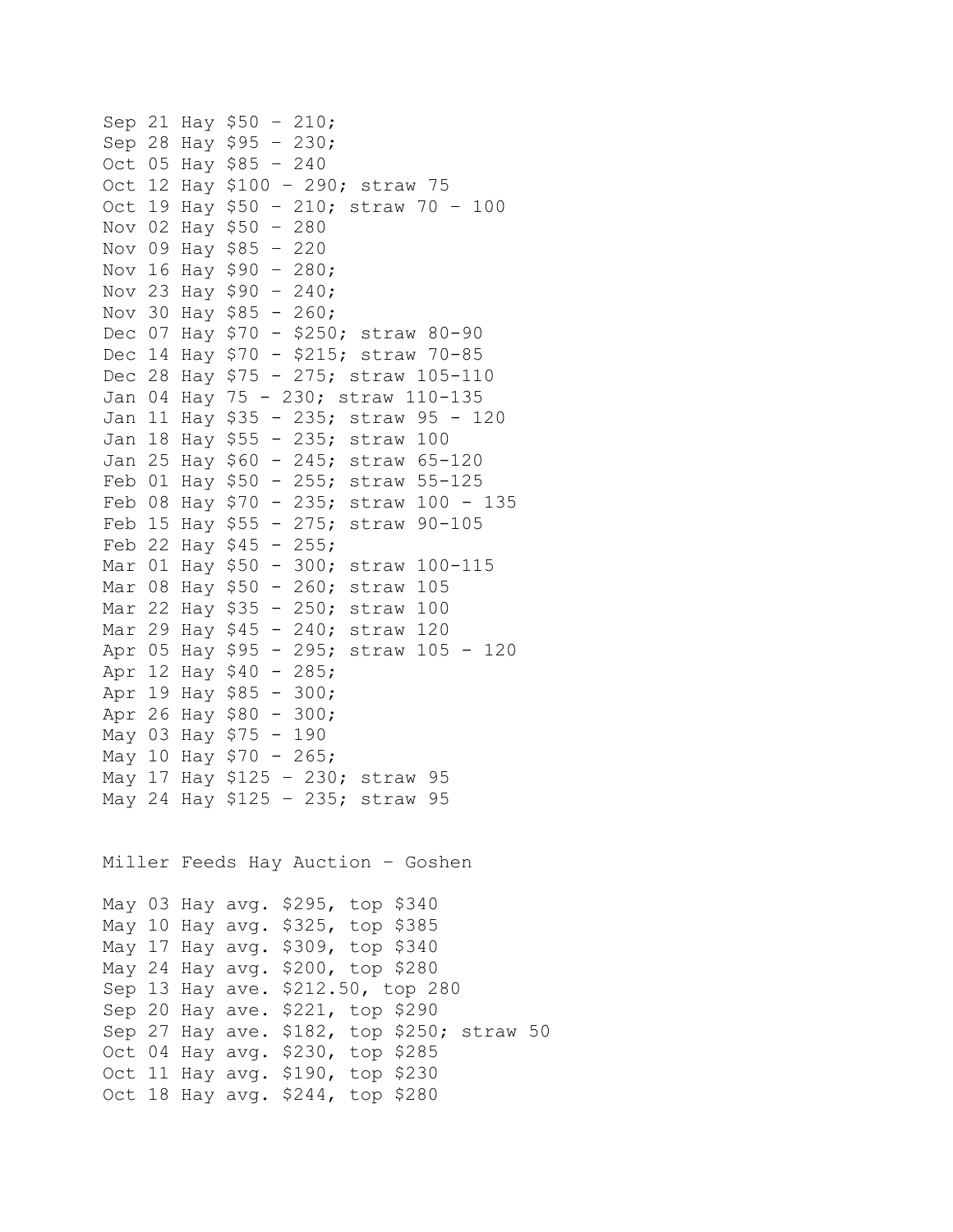Oct 25 Hay avg. \$157, top \$175; straw 125 Nov 01 Hay ave. \$187.50, top \$200 Nov 08 Hay ave. \$203, top \$240 Nov 15 Hay ave. \$209, top \$300; Nov 22 Hay ave. \$221, top \$290; Nov 29 Hay ave. \$202, top \$270 Dec 06 Hay avg. \$188, top \$280 Dec 13 Hay avg. \$202, top \$320; Dec 20 Hay avg. \$188, top 345, Dec 27 Hay avg. \$193, top \$275; Jan 03 Hay avg. \$189, top \$280 Jan 10 Hay avg. \$142, top \$240 Jan 17 Hay avg. \$215, top \$280; straw 70 Jan 24 Hay avg. \$182, top \$230; Jan 31 Hay avg. \$200, top \$320; Feb 07 Hay avg. \$175, top \$300; Feb 14 Hay avg. \$161, top \$300; Feb 21 Hay avg. \$165 top \$280; Feb 28 Hay avg. \$168, top \$280 Mar 07 Hay avg. \$137, top \$270; Mar 14 Hay avg. \$171, top \$270; Mar 21 Hay avg. \$176, top \$300; Mar 28 Hay avg. \$158, top \$290; Apr 04 Hay avg. \$215, top \$300; Apr 11 Hay avg. \$186, top \$265; Apr 18 Hay avg. \$170, top \$260; Apr 25 Hay avg. \$181, top \$310; May 02 Hay avg. \$235, top \$310; May 09 Hay avg. \$196, top \$270 May 16 Hay avg. \$198, top \$300 May 23 Hay avg. \$160, top \$360 Millersburg

May 06 Hay avg. \$225, top \$240 May 27 Hay avg. \$245, top \$280 Sep 09 Hay ave. \$258, top \$260 Sep 16 Hay ave. \$220, top \$240 Sep 23 Hay ave. \$186, top \$270 Sep 30 Hay ave. \$210.83, top \$250 Oct 07 Hay avg. \$204, top \$240 Oct 14 Hay avg. \$185, top \$225 Oct 21 Hay avg. \$214, top \$240 Oct 28 Hay ave. \$200, top \$250 Nov 04 Hay ave. \$195, top \$275; Nov 18 Hay ave. \$210, top \$260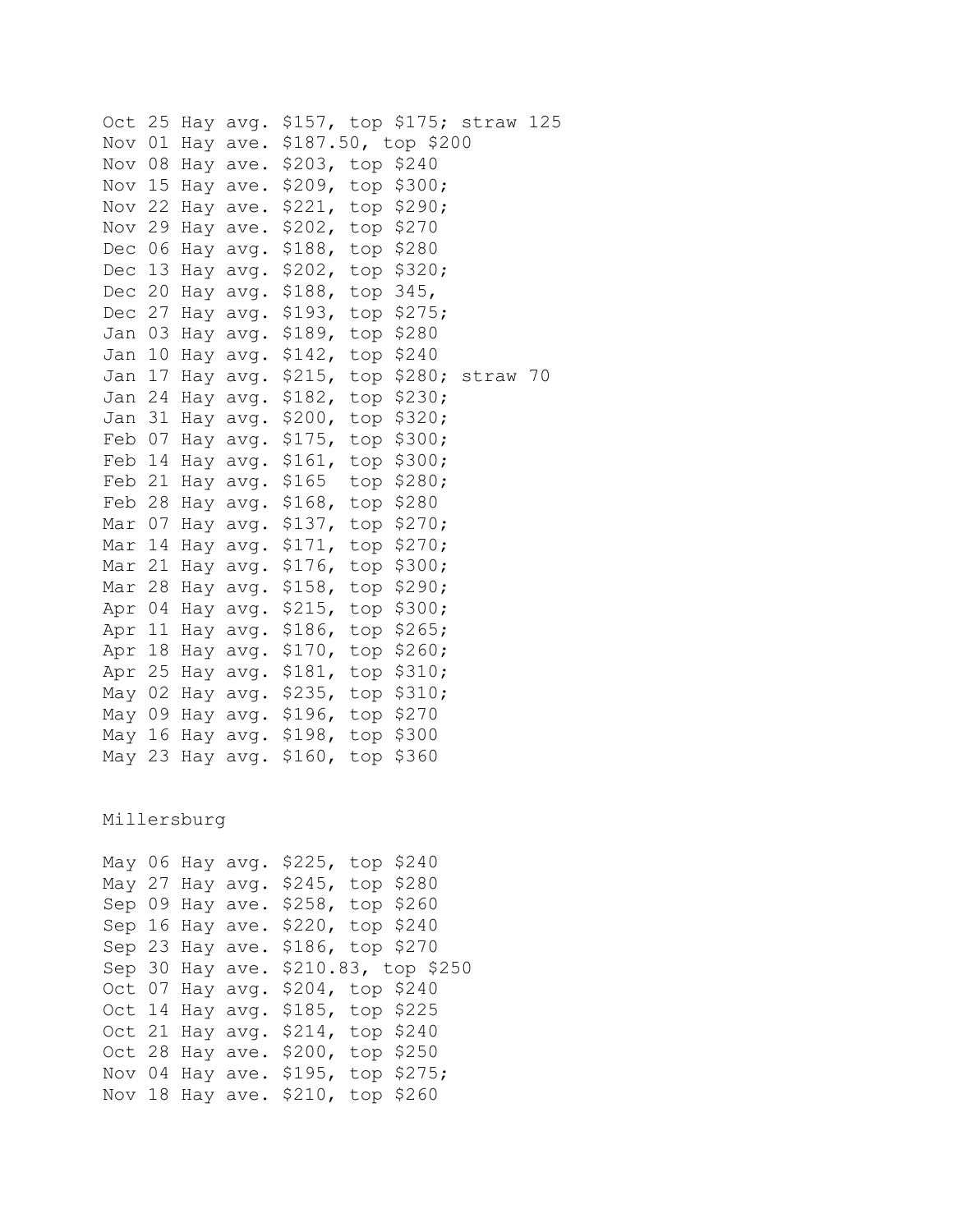Dec 02 Hay ave. \$194, top \$285; Dec 09 Hay ave. \$200.25, top \$280; Dec 16 Hay ave. \$200, top \$280 Jan 13 Hay avg. \$174.17, top \$220; Jan 20 Hay avg. \$148, top \$230 Jan 27 Hay avg. \$159.79, top \$250; Feb 10 Hay avg. \$150, top \$27; straw 55 Feb 17 Hay avg. \$156, top \$230 Feb 24 Hay avg. \$190, top \$280; Mar 03 Hay avg. \$179, top \$340 Mar 10 Hay avg. \$172, top \$250; straw 110 Mar 17 Hay avg. \$156, top \$265; Mar 24 Hay avg. \$178, top \$345 Mar 31 Hay avg. \$172, top \$245; Apr 07 Hay avg. \$190.38, top \$280 Apr 21 Hay avg. \$169, top \$250; Apr 28 Hay avg. \$169, top \$300; May 12 Hay avg. \$236, top \$280

|        |        | Diamond Hay Auction (Nappenee)    |                                                                                                                                                                                                                                                                                                                                                                                              |             |                     |
|--------|--------|-----------------------------------|----------------------------------------------------------------------------------------------------------------------------------------------------------------------------------------------------------------------------------------------------------------------------------------------------------------------------------------------------------------------------------------------|-------------|---------------------|
|        |        | Small SQ                          | Lge SQ                                                                                                                                                                                                                                                                                                                                                                                       | Round       | Straw               |
| Nov 16 |        | 125-275                           | 130-225                                                                                                                                                                                                                                                                                                                                                                                      | $150 - 270$ |                     |
| Nov 23 |        | 200-295                           | 150-220 75-250                                                                                                                                                                                                                                                                                                                                                                               |             | 50                  |
| Nov 30 |        | $200 - 260$                       | 210                                                                                                                                                                                                                                                                                                                                                                                          | $50 - 225$  |                     |
| Dec 07 |        | 225-330                           | 220                                                                                                                                                                                                                                                                                                                                                                                          | $185 - 250$ |                     |
| Dec 14 |        | $100 - 240$                       | $--$                                                                                                                                                                                                                                                                                                                                                                                         | $100 - 200$ |                     |
| Dec 21 |        | $220 - 270$                       | $-$                                                                                                                                                                                                                                                                                                                                                                                          | $100 - 150$ | 120                 |
| Dec 28 |        | 200                               |                                                                                                                                                                                                                                                                                                                                                                                              | 100         |                     |
| Jan 04 |        | $115 - 210$                       | 135                                                                                                                                                                                                                                                                                                                                                                                          | $85 - 200$  | 135                 |
| Jan 11 |        | 185-200                           | 140-175                                                                                                                                                                                                                                                                                                                                                                                      | $100 - 205$ | $85 - 115$          |
| Jan 18 |        | $235 - 300$                       |                                                                                                                                                                                                                                                                                                                                                                                              | $100 - 185$ | 80                  |
| Jan 25 |        | 275-295                           | 110-190                                                                                                                                                                                                                                                                                                                                                                                      | $95 - 175$  |                     |
| Feb 01 |        | $210 - 265$                       |                                                                                                                                                                                                                                                                                                                                                                                              | $105 - 170$ | 120                 |
| Feb 08 |        | 185-220                           | $90 - 200$                                                                                                                                                                                                                                                                                                                                                                                   | $110 - 125$ |                     |
| Feb 15 |        | 200-250                           | 210                                                                                                                                                                                                                                                                                                                                                                                          | $100 - 205$ |                     |
| Feb 22 |        | $100 - 305$                       | $\frac{1}{2} \frac{1}{2} \frac{1}{2} \frac{1}{2} \frac{1}{2} \frac{1}{2} \frac{1}{2} \frac{1}{2} \frac{1}{2} \frac{1}{2} \frac{1}{2} \frac{1}{2} \frac{1}{2} \frac{1}{2} \frac{1}{2} \frac{1}{2} \frac{1}{2} \frac{1}{2} \frac{1}{2} \frac{1}{2} \frac{1}{2} \frac{1}{2} \frac{1}{2} \frac{1}{2} \frac{1}{2} \frac{1}{2} \frac{1}{2} \frac{1}{2} \frac{1}{2} \frac{1}{2} \frac{1}{2} \frac{$ | $50 - 125$  |                     |
| Mar 01 |        | $75 - 245$                        | 115                                                                                                                                                                                                                                                                                                                                                                                          | $105 - 205$ | 50                  |
| Mar 08 |        | $25 - 200$                        | 110-170                                                                                                                                                                                                                                                                                                                                                                                      | $95 - 160$  | 110                 |
| Mar 15 |        | 145-270                           | 120                                                                                                                                                                                                                                                                                                                                                                                          | $75 - 210$  | 135                 |
| Mar 22 |        | $\Omega$                          | 205                                                                                                                                                                                                                                                                                                                                                                                          | $95 - 155$  | $\mathsf{O}\xspace$ |
| Mar 29 |        | $95 - 325$                        | $95 - 140$                                                                                                                                                                                                                                                                                                                                                                                   | $30 - 130$  | $\mathsf{O}$        |
| Apr 05 |        | 100-295                           | 195                                                                                                                                                                                                                                                                                                                                                                                          | 115-175     | 100                 |
| Apr 12 |        |                                   | 150-340 185-270                                                                                                                                                                                                                                                                                                                                                                              | 210         | $\mathsf{O}$        |
|        | Apr 19 |                                   | 195-375 160-225                                                                                                                                                                                                                                                                                                                                                                              | 200         | 110                 |
|        |        | Apr 26  160-320  135-245  130-225 |                                                                                                                                                                                                                                                                                                                                                                                              |             | $\mathbf 0$         |
| May 03 |        | $235 - 285$                       | 225                                                                                                                                                                                                                                                                                                                                                                                          | $150 - 250$ | $\mathbf 0$         |